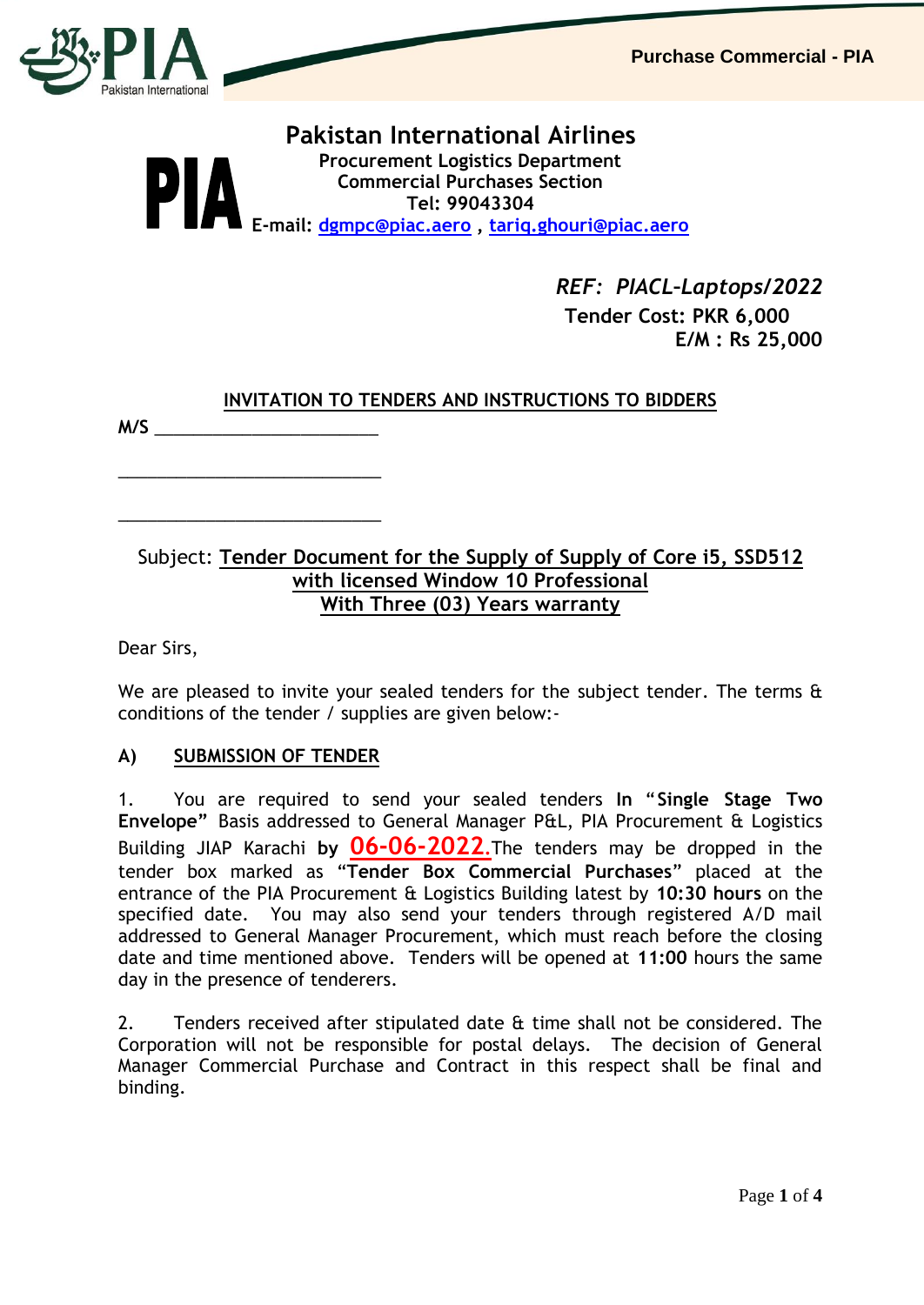

The Tender should be accompanied by a **25,000** of the tendered value having been deposited in terms of a Pay Order payable at Karachi in lieu thereof in the name of **M/S PAKISTAN INTERNATIONAL AIRLINES** as interest free Earnest Money (Refundable) in Financial Proposals. Earnest Money in any other shape shall not be accepted. Earnest / Security Money deposited against a running contract (s) purchase orders(s) shall not be transferable as earnest money for any other tender. All tenders without Earnest Money shall not be considered. Earnest Money will not be released till the Completion of Quantity or One year. Earnest Money will be hold by PIA Finance for 02 Years or Till Covered by Warranty period for the Safe Side.

## **SECURITY DEPOSIT**

The successful tenderers upon award of Contract / Purchase Order will be required to furnish in the amount equivalent to **5%** of total tender value as interest free Security deposit in shape of Pay Order of an equivalent amount or a Bank Guarantee for an equivalent amount countersigned by the Head Office of the Bank and to remain valid 3-months after the expiry period of the Contract. The Earnest Money already held can be converted into Security Deposit and balance amount if any shall be deposited as above. Security deposit 3% may be released after Completion of Quantity or Year End.

#### **PREPARATION OF TENDER**

Tender will be opened on **"Single Stage two envelopes"** basis. All bidders must submit **two sealed envelopes** "Technical proposal and Financial Proposal" on specified tender opening date/time. Technical Proposal will be opened on same date, whereas Financial Proposal will remain sealed till the evaluation of samples by PIA Management. Evaluation report uploaded on PPRA/PIA website. After 10 days the Financial Proposal of only those bidders will be opened whose sample are found acceptable.

#### **Financial Proposal having following documents.**

- a) The Schedule duly filled in, signed and sealed.
- b) Pay Order for Earnest Money 25,000(Refundable).

#### **Technical Proposal having following documents.**

- a) Tender Fees Pay Order of RS. 6,000 (NOT REFUNDABLE)
- b) Technical data sheet
- c) Company profile, Copy of GST & NTN certificate and technical literature.

**The outer cover of envelopes should bear address of the General Manager Procurement & Logistics, PIA Procurement & Logistics Building, JIAP Karachi – Pakistan, Tender reference number, opening date and company name**.

All information about the material proposed to be supplied must be given as required in the schedule to tender.

The tender will not be considered if complete information required is not given therein.

Particular attention must be paid to delivery time.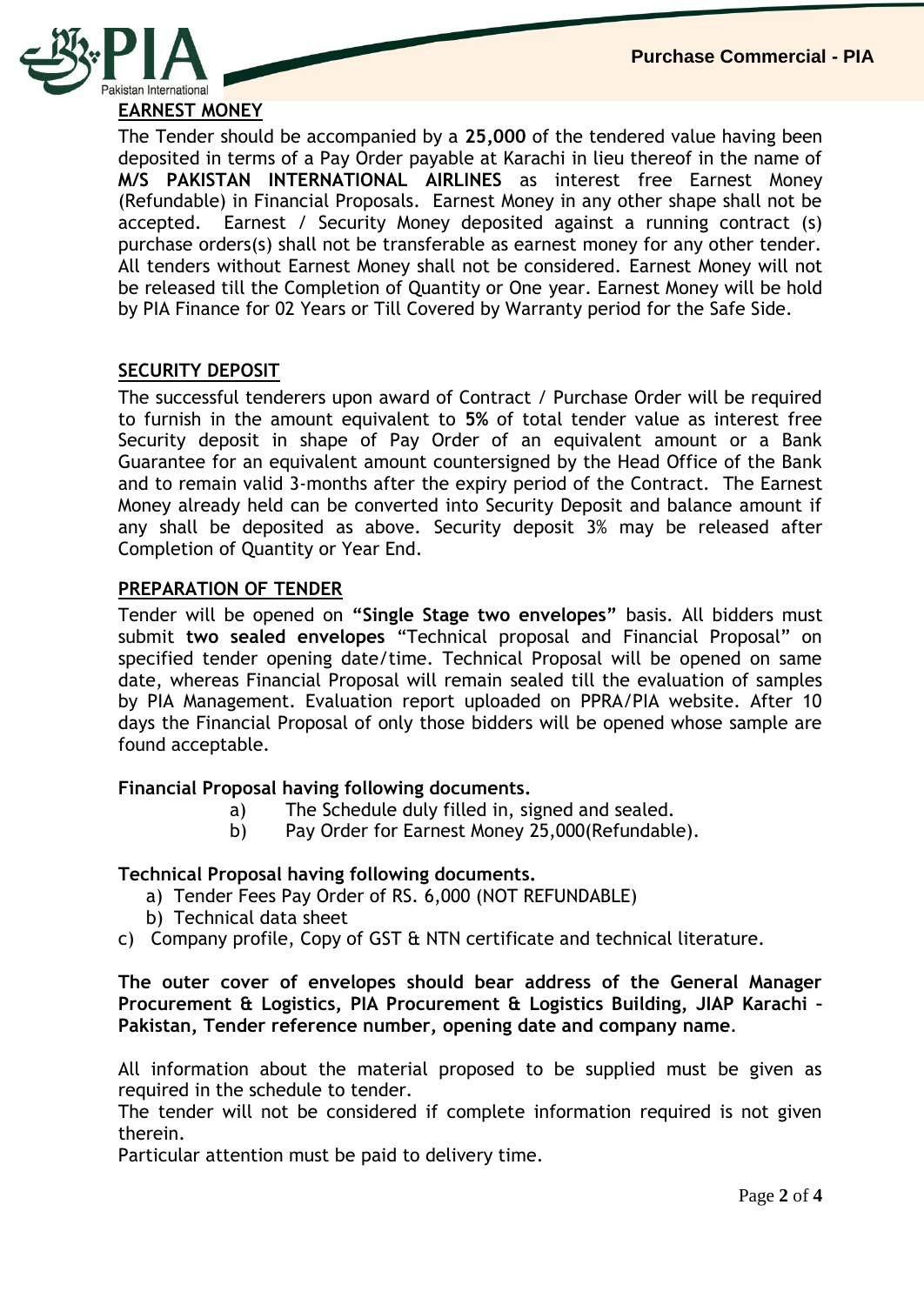

Authorized Signatures of individual signing the tender and other documents connected with the contract must specify whether signing as:

- a) Sole Proprietor or his attorney.
- b) A registered active partner of the firm or his attorney.
- c) For the firm per procreation.
- d) As secretary, Manager, Partner, etc., or their attorney in case of firms registered under Partnership Act.
- e) The Tenderers must indicate whether its firm / company / organization etc is registered with PIA or not. If registered then specify PIA Registration number.

#### **PRICES**

- a) The Prices quoted must be net as per accounting unit as shown in the Schedule to tender inclusive of all duties / taxes, packing, octroi and delivery charges for free delivery to Karachi Airport. However, if GST is applicable, same should be shown separately.
- b) The Prices mentioned in the tender will be treated as firm till the completion of Purchase Order / Contract.
- c) The Prices must be stated for each item separately both **in words and figures** in Pakistan Currency. Additional information, if any must be linked with entries on the Schedule to Tender.
- d) Offers must be valid for 120 days.
- e) Quotation must be written on PIA prescribed form otherwise Bids will not be entertained.
- f) Earnest money will not be released till completion of Qty or One Year

#### **ACCEPTANCE OF TENDER**

PIA do not pledge themselves to accept the lowest tender and reserve the right to accept or reject any or all tenders / quotations, divide business among more than one supplier or accept the tenders at rates on lowest individual items or extend the date of opening with assigning reason.

Yours truly,

**For: Pakistan International Airlines**

#### **DGM (Purchases Commercial)**

Encl: Tender Schedule-A

Notes **: 1- Prescribed Tenders form for the subject item may be directly downloaded from PIAC / PPRA website.**